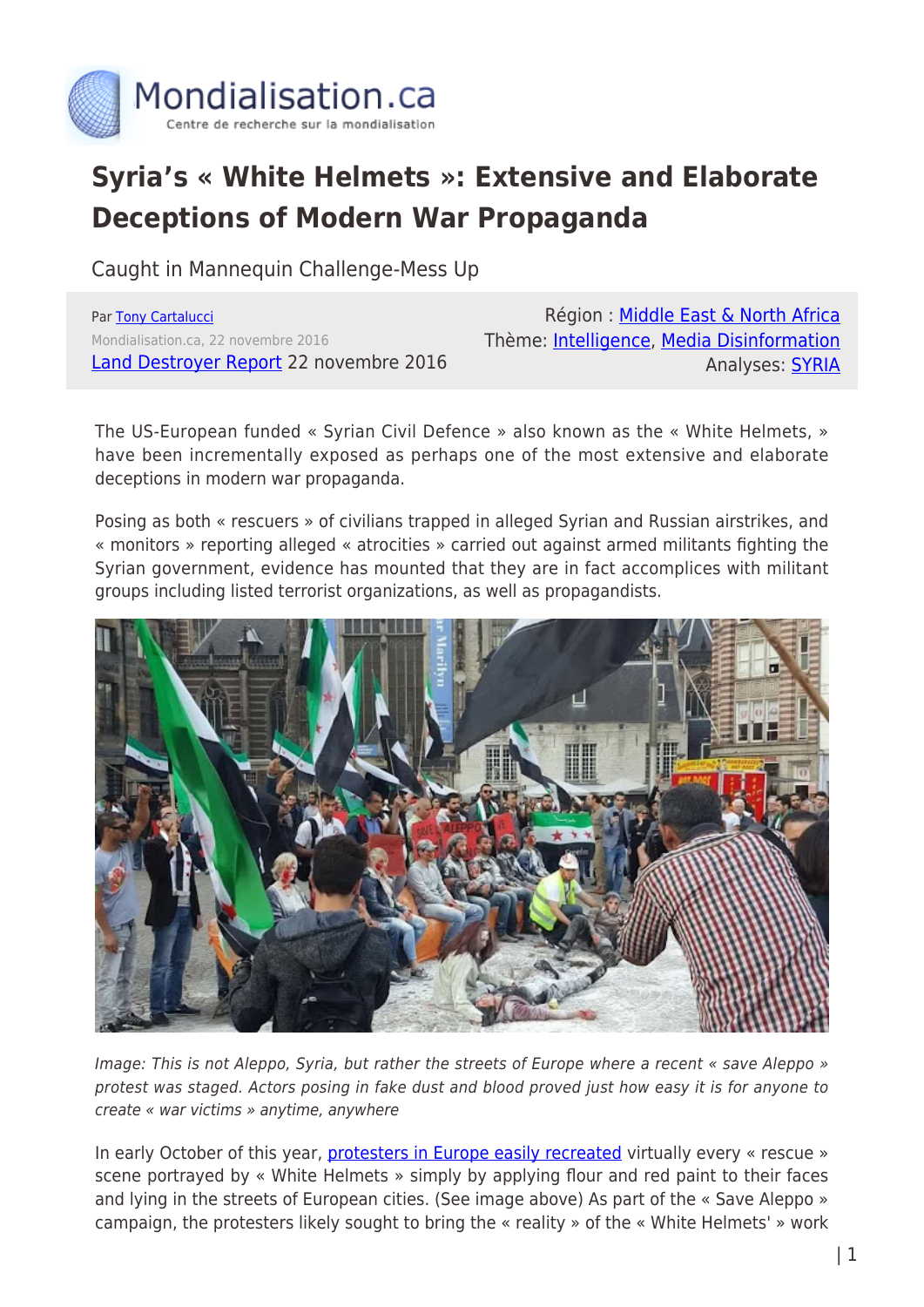to Western audiences, but maybe did so a little too literally – revealing that many of the scenes portrayed by « White Helmet » camera crews in Syria were likely staged in a very similar, theatrical manner.

In real warfare, bombardments generally leave behind unspeakable carnage, including bodies burned beyond recognition, dangling limbs, gushing wounds, and piles of tangled gore. The « White Helmets' » videos are suspiciously absent of these realities, and instead feature almost exclusively the flour and red paint extras seen protesting in Europe's streets last October.

It was noted last October that the only feature missing from the « White Helmets »-inspired protests in Europe was the backdrop of a ruined city and rubble to « bury » actors in.

But a recent video shared [on Facebook by Syrian activist Mimi Al Laham,](https://www.facebook.com/partisangirl/videos/vb.100003598729905/929662253830390/?type=2&theater) exposes this charade with this final feature included.

What appears to be a « White Helmet » video shot in a style known as the « [mannequin](https://en.wikipedia.org/wiki/Mannequin_Challenge) [challenge](https://en.wikipedia.org/wiki/Mannequin_Challenge) » – in which actors remain still as a camera moves around them similar to a technique employed in Hollywood movies for dramatic effect - [has surfaced on YouTube](https://www.youtube.com/watch?v=9rOL7fYyRQo).

It begins with three men attempting to remain still as a camera moves around them. The men are posing in the rubble of a collapsed building. Two men are dressed as « White Helmet » volunteers, and the third man is laying down with his legs partially buried beneath rubble. An audible sound effect is added to the soundtrack – similar to that heard in a war movie when a character is dazed and his ears are ringing – before suddenly the characters begin moving and shouting – the volunteers begin « unburying » the trapped man who feigns screams of pain.

Aside from the « mannequin challenge » stylization, the video is utterly indistinguishable from the full summation of the « White Helmets' » previous « filmography. » Like all of the « victims » the « White Helmets » have « saved, » the man in this video is clearly not physically injured and is simply covered in dust just as protesters in Europe were, and just as all of the alleged « victims » the « White Helmets » have claimed to save in Syria have been in the wake of alleged airstrikes.

## Serious Ethical Questions Raised

In this video, the three men are undoubtedly actors. The « victim » was undoubtedly, intentionally buried in preexisting rubble, not trapped in it from an airstrike. The fact that two of the actors are fully dressed in « White Helmet » uniforms acquired through the tens of millions of dollars provided to the organization by Western governments, reveals a potentially serious breach in ethical behavior – similar to ethical violations committed by legitimate medical and rescue workers who use their resources and protected status for political or military purposes, rather than missions of mercy.

The « White Helmets » are perhaps the perfect embodiment of the entire Syrian « opposition. » A facade created by foreign interests to divide and destroy an entire nation, unhinge an entire region, all while posing as heroes of « freedom, » « democracy, » and « humanitarianism. » For other supposed nongovernmental organizations (NGOs) worldwide receiving funding from the US and EU, they should seriously consider the company they find themselves among – terrorists, liars, and actors preying on people's good intentions while